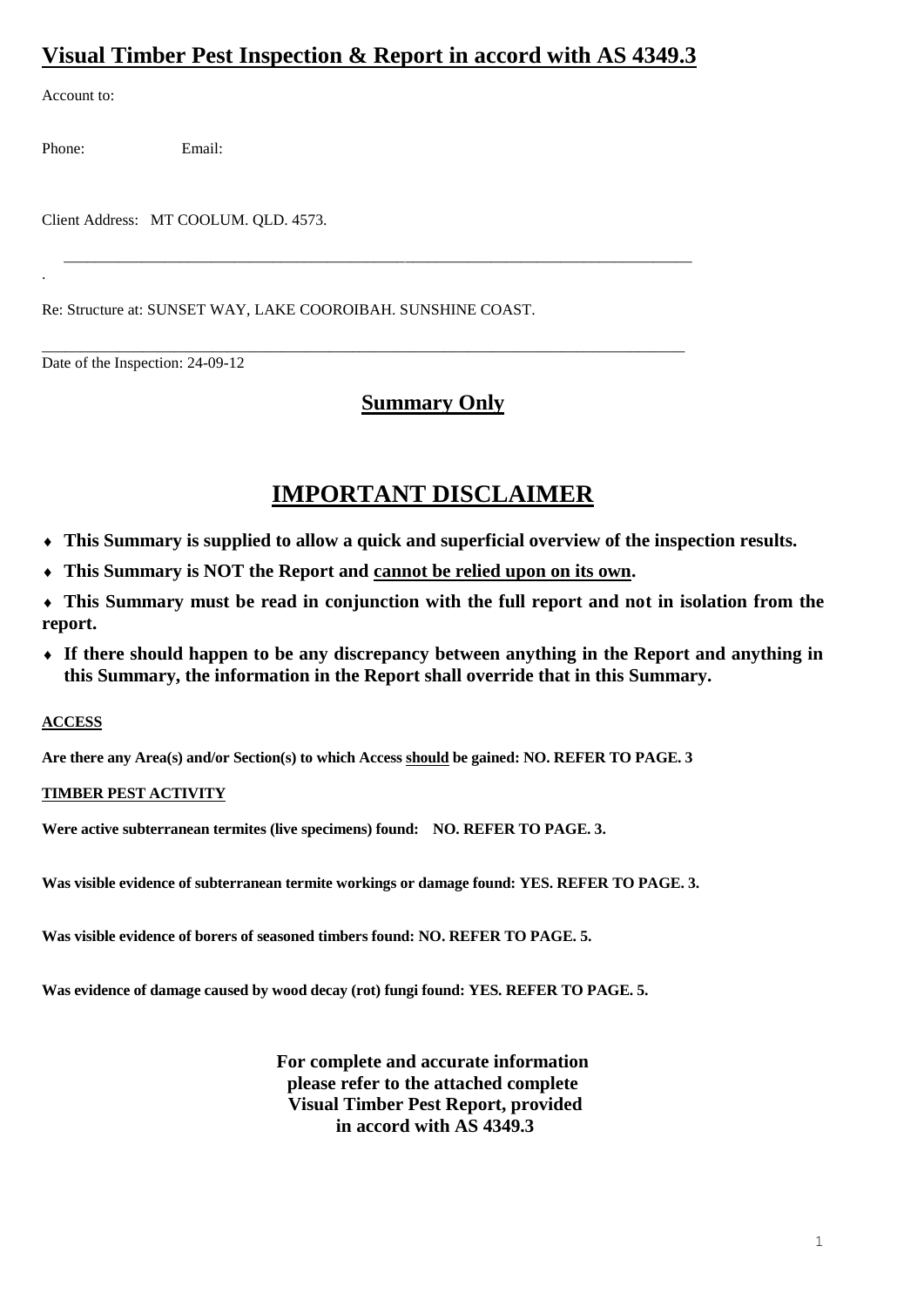## **Visual Timber Pest Report in accord with AS 4349.3**

**Important Information** Any person who relies upon the contents of this report does so acknowledging that the following clauses which define the Scope and Limitations of the inspection form an integral part of the report.

- 1. **THIS IS A VISUAL INSPECTION ONLY in accord with the requirements of AS 4349.3 Inspection of buildings Part 3: Timber pest inspections.** Visual inspection was limited to those areas and sections of the property to which reasonable access (See definition on page 7 of this report) was both available and permitted on the date of Inspection. The inspection DID NOT include breaking apart, dismantling, removing or moving objects including, but not limited to, foliage, mouldings, roof insulation/sisalation, floor or wall coverings, sidings, ceilings, floors, furnishings, appliances or personal possessions. The inspector CANNOT see inside walls, between floors, inside skillion roofing, inside the eaves, behind stored goods in cupboards, in other areas that are concealed or obstructed. The inspector DID NOT dig, gouge, force or perform any other invasive procedures. An invasive inspection will not be performed unless a separate contract is entered into. In an occupied property it must be understood that furnishings or household items may be concealing evidence of Timber Pests which may only be revealed when the items are moved or removed.
- 2. **SCOPE OF REPORT.** This Report is confined to reporting on the discovery, or non discovery, of infestation and/or damage caused by subterranean and dampwood termites (white ants), borers of seasoned timber and wood decay fungi (hereinafter referred to as "Timber Pests"), present on the date of the Inspection. The Inspection did not cover any other pests and this Report does not comment on them. Dry wood termites (Family: KALOTERMITIDAE) were excluded from the Inspection, but have been reported on if, in the course of the Inspection, any visual evidence of infestation happened to be found.
- 3. **LIMITATIONS.** Nothing contained in the Report implies that any inaccessible or partly inaccessible areas or sections of the property being inspected by the Inspector on the date of the Inspection were not, or have not been, infested by Timber Pests. Accordingly this Report is not a guarantee that an infestation and/or damage does not exist in any inaccessible or partly inaccessible areas or sections of the property. Nor is it a guarantee that a future infestation of Timber Pests will not occur or be found.
- 4. **DETERMINING EXTENT OF DAMAGE.** This Report does not and cannot state the extent of damage. It is NOT a structural damage report. We claim no expertise in structural engineering. If any evidence of Timber Pest activity or damage is Reported, then it must be assumed there may be some structural damage and a qualified person such as a Builder, Engineer, Architect or other qualified expert in the building trade should be asked to determine the full extent of the damage, if any, and the extent of repairs that may be required. This firm is not responsible for the repair of any damage whether disclosed by this report or not.
- 5. **POSSIBLE HIDDEN DAMAGE.** If Timber Pest activity and/or damage is found, within the Structures **OR** the grounds of the property, then damage may exist in concealed areas, eg framing timbers. An INVASIVE INSPECTION is strongly recommended in this case. Damage may only be found when wall linings, cladding or insulation are removed to reveal previously concealed timbers.
- 6. **CONSUMER COMPLAINTS PROCEDURE.** In the event of any controversy or claim arising out of, or relating to this Timber Pest Property Report, either party must give written Notice of the dispute to the other party. If the dispute is not resolved within ten (10) days from the service of the Notice then the dispute shall be referred to a mediator nominated by the Inspector. Should the dispute not be resolved by mediation then either party may refer the dispute to the Institute of Arbitrators and Mediators of Australia for resolution by arbitration.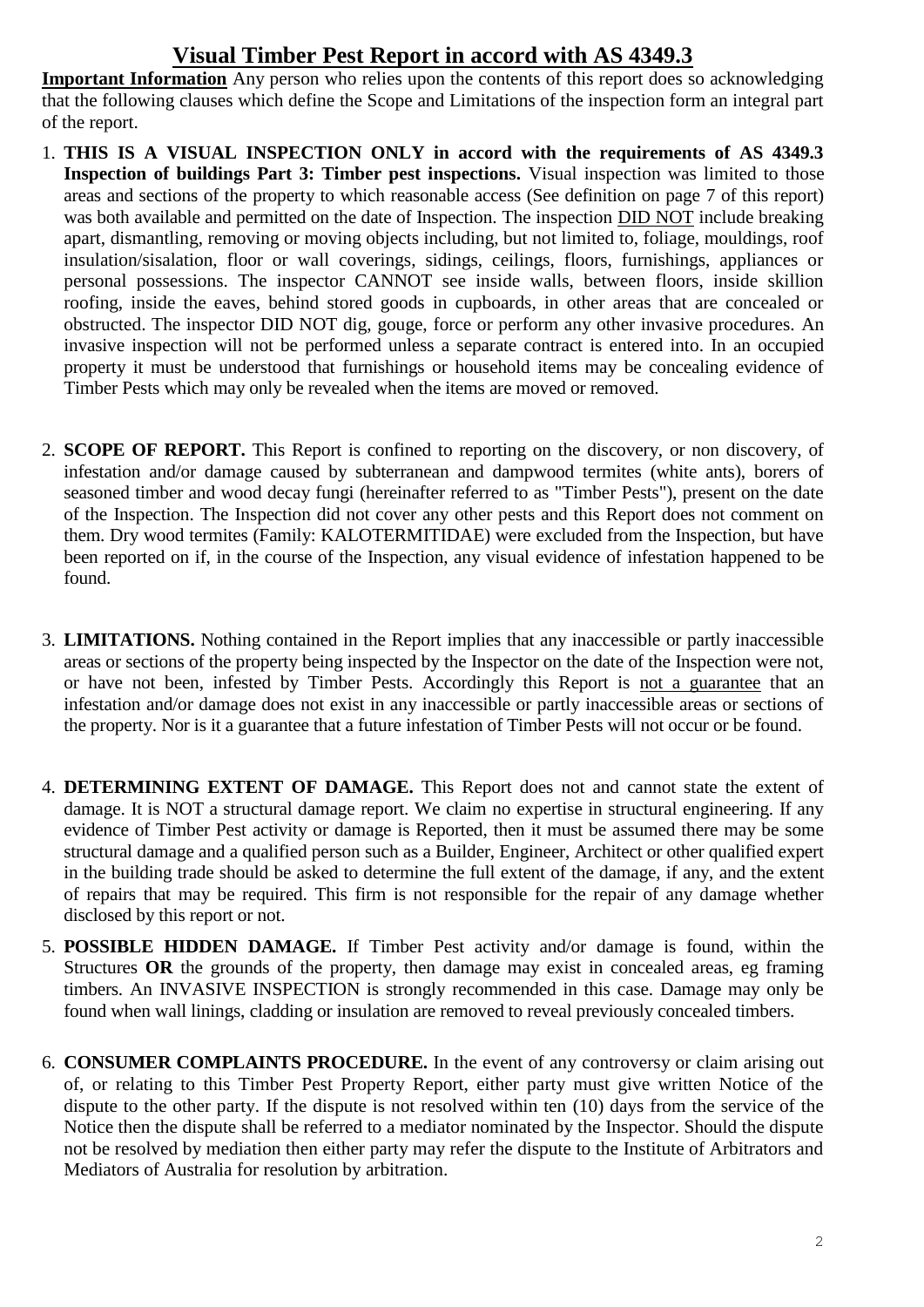#### **1. Brief Description of Structure(s) Inspected: 3 BEDROOM SPLIT LEVEL HOME WITH WESTERN RED CEDAR EXTERNAL WALLS AND ZINC CUSTOM ORB ROOF, BUILT IN APPROXIMATELY 1983. IT IS CONSTRUCTED WITH A OREGON PINE PITCHED ROOF TIMBERS AND OREGON PINE WALL FRAMES WITH A CONCRETE SLAB FLOOR.**

When a building, or part of a building is constructed on a concrete slab it is always more susceptible to concealed termite entry.

**2. Areas Inspected:** Only structures, fences &/or trees within 50m of the building but within the property boundaries were inspected.

**Areas NOT Inspected:** No inspection was made, **and no report is submitted**, of inaccessible areas. These include, but may not be limited to, concealed frame timbers, eaves, areas concealed by concrete floors, wall linings, soil, landscaping, rubbish, floor coverings, furniture, pictures, appliances, stored items, insulation, hollow blocks/posts, etc. Furnishings, furniture & stored items were not inspected.

**3. Other Area(s)\* to which REASONABLE ACCESS for Inspection was NOT AVAILABLE and the Reason(s) why include: Not Applicable**

**4. Area(s)\* in which Visual Inspection was Obstructed or Restricted and the Reason(s) why include: There is no roof access due to the vaulted roof design of the home not allowing for a roof space. Also there is no access to the underside of the entry deck and the walk in rob of the master bedroom. Due to the access issues to some areas you must understand that there is a possibility of termite damage and/or activity that was undiscovered.**

\* Please note since a complete inspection of the above areas was not possible, timber pest activity and/or damage may exist in these areas.

#### **5. High Risk Area(s) to which Access should be gained, or fully gained, since they may show evidence of Timber Pests or damage: Not Applicable**

**6. Was the property furnished at the time of inspection?** YES Where a property is furnished at the time of the inspection then you must understand that the furnishings and stored goods may be concealing evidence of Timber Pest Activity. This evidence may only be revealed when the property is vacated. A further inspection of the vacant property is strongly recommended in this case.

### **SUBTERRANEAN TERMITES**

**7. Were active termites (live insects) present at the time of inspection: YES** 

**Location: Not Applicable**

**8. The termites are believed to be: Not Applicable**

**9. A termite nest was found in (state location): No nests were located on the property (there is a tree nest in front of the driveway in the scrub across the road) further inspection of the tree stumps around the property may reveal termite evidence. It is suggested that they be ground out or removed as they are a ideal environment for termite activity.** 

**10. Visible evidence of subterranean termite workings and/or damage was found in: Termite damage or past activity was located in the right side fence in the older sections and to the tree stump opposite the deck in the garden. It is possible that further activity and /or damage exists to concealed areas.**

**VERY IMPORTANT:** Where any termite activity or damage is noted above you must realise that further termite damage may be present in concealed areas. See Clauses 3, 4 and 5 on page 2.

**11.** While we are not builders the termite damage appears to be:- **Moderate** See Clause 4 on page 2.

**IMPORTANT** Where visual evidence of termite workings and/or damage is reported above, but no live termites were present at the time of inspection, you must realise that **it is possible that termites are still active in the immediate vicinity and the termites may continue to cause further damage. It is not possible, without benefit of further investigation and inspections over a period of time, to ascertain whether any infestation is active or inactive. Active termites may simply have not been present at the time of inspection due to a prior disturbance, climatic conditions, or they may have been utilising an alternative feeding source.** Continued, regular, inspections are essential. Unless written evidence of a termite protection program in accord with "*Australian Standard 3660*" is provided, a treatment should always be considered to reduce the risk of further attack.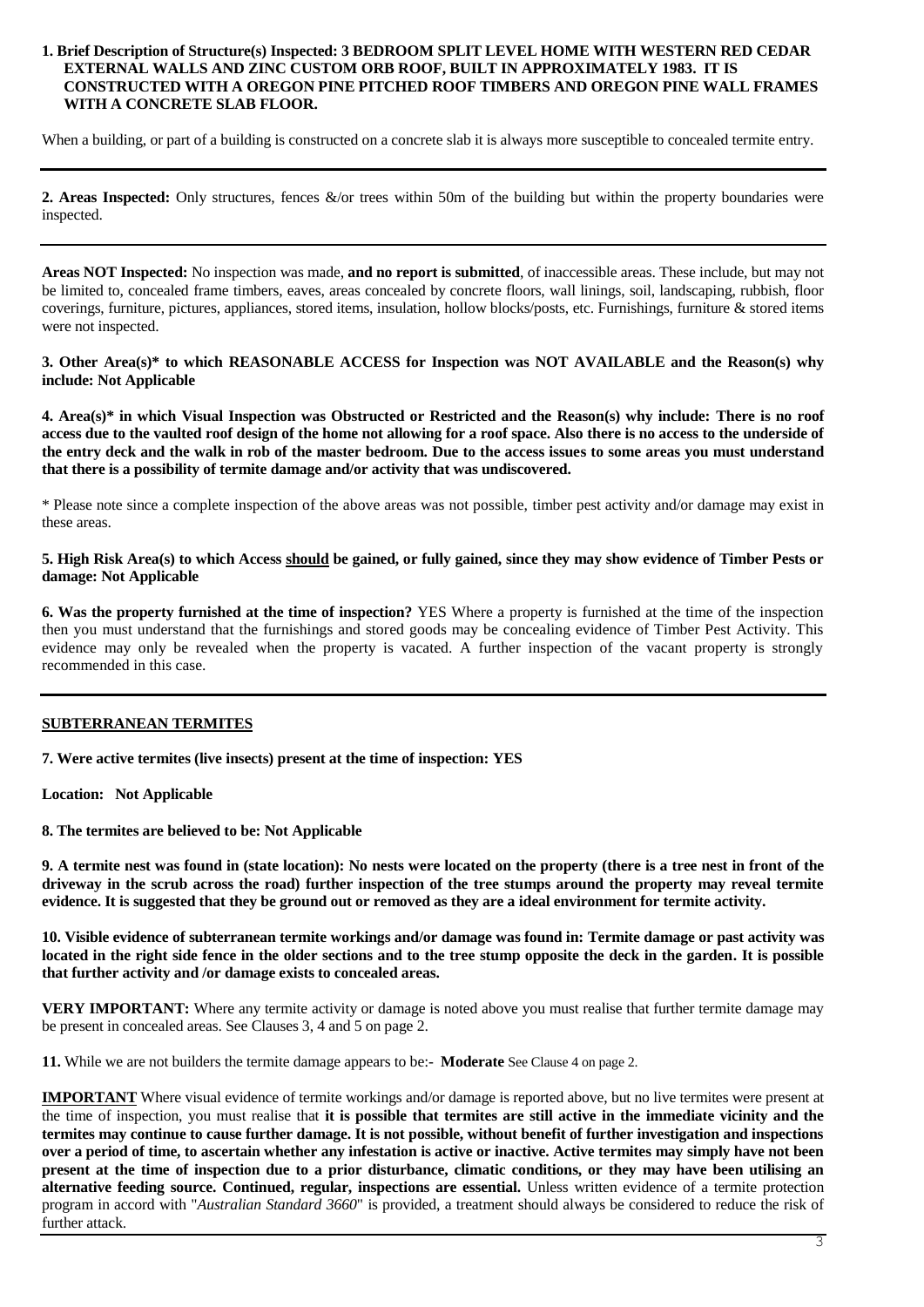**12. The following evidence of a possible previous termite treatment was found: THERE IS A CERTIFICATE OF INSTALLATION OF TERMITE BARRIER IN THE METER BOX STATING THAT A TERMIDOR TERMITICIDE TREATMENT WAS APPLIED TO THE PERIMETER OF THE PROPERTY ON THE 21-07-09. IT IS ESSENTIAL THAT THE CERTIFICATE OF TREATMENT BE OBTAINED SO THAT CONFERMATION OF WHETHER THE TREATMENT WAS TO ALL OF THE PERIMETER OR PART OF THE PROPERTY. CERTIFICATES SHOULD CLARIFY THAT ALL PREVENTATIVE BARRIERS HAVE BEEN DONE TO THE AUSTRALIAN STANDARDS. THIS TREATMENT SHOULD LAST AROUND FIVE YEARS BUT AS WE HAVE HAD EXSESIVE AMOUNTS OF RAIN OVER THE PAST FEW YEARS IT IS ESSENTIAL THAT IT BE RE-APPLIED AND AT THE SAME TIME TREAT INTO THE COLD JOINT EXPENSION JOINT OF THE EXTENSION.** 

**13. Was a durable notice located in the meter box indicating a barrier system has been installed? Yes. System Installed: ASSUMED AS A CHEMICAL PERIMETER TREATMENT CONFERMATION IS REQUIRED.** This firm can give no assurances with regard to work that may have been previously performed by other firms. The firm that treated the property must be contacted for treatment and warranty information. In many cases retreatment may be required.

**14. Termite Shields (Ant Caps)** should be in good order and condition so termite workings are exposed and visible. This helps stop termites gaining undetected entry. Joins in the shielding should have been soldered during the installation. Whenever it is observed that the joins in the shielding have not been soldered then the shielding must be reported as inadequate. It may be possible for a builder to repair the shielding or a chemical barrier may need to be installed to provide a barrier to replace the use of the shielding. Missing, damaged or poor shields increase the risk of termite infestation.

Whilst not a builder it appears that termite shields are generally; **Not Applicable**  If considered inadequate a builder or other building expert should be consulted. NB Physical barrier systems are not visible to inspection and no comment is made on such systems.

**15. Other areas and/or situations that appear conducive to (may attract) subterranean termite infestation and the degree of risk are:** Any sprinklers, hot water overflow pipes, air-conditioning evaporator pipes should be removed or diverted away from the home so the soil beside the dwelling is not wet and the drainage against the side of the home needs to be checked during rain periods to ensure that water does not pool beside the external walls of the home. As it provides an ideal environment for termite activity and over time will deplete any chemical barriers. All foliage against the side of the home needs to be removed as this can hide or disguise termite tracking.

**16. At the time of the inspection the DEGREE OF RISK OF SUBTERRANEAN TERMITE INFESTATION to the overall property was considered to be: Large** See Clause 4 on page 2.

**17. SUBTERRANEAN TERMITE TREATMENT RECOMMENDATION**: A management program in accord with AS 3660-2000 to protect against subterranean termites is considered to be **essential and regular inspections are essential.**

**18. FUTURE INSPECTIONS: Due to the degree of risk of subterranean termite infestation noted above and all other findings of this report, we strongly recommend that a full inspection and written report in accord with AS 4349.3 or AS 3660.2-2000 is conducted at this property every 3 monthly until a termite management program has been instigated.** 

**AS 3660.2-2000 recommends "regular competent inspections should be carried out at least on an annual basis but more frequent inspections are strongly recommended". It goes on to inform that "regular inspections will not prevent termite attack, but may help in the detection of termite activity. Early detection will allow remedial treatment to be commenced sooner and damage to be minimized".**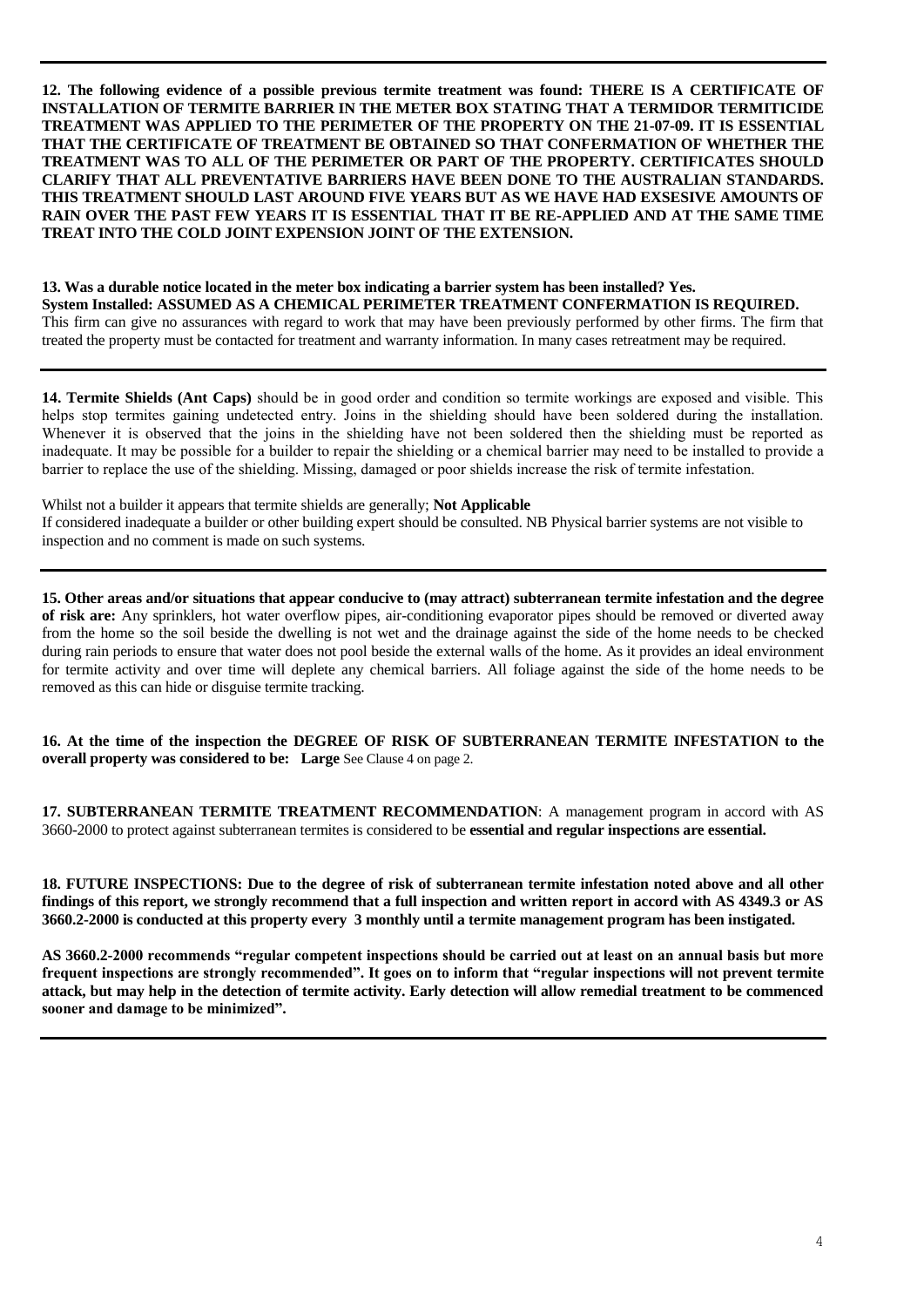#### \_\_\_\_\_\_\_\_\_\_\_\_\_\_\_\_\_\_\_\_\_\_\_\_\_\_\_\_\_\_\_\_\_\_\_\_\_\_\_\_\_\_\_\_\_\_\_\_\_\_\_\_\_\_\_\_\_\_\_\_\_\_\_\_\_\_\_\_\_\_\_\_\_\_\_\_\_\_\_\_\_\_\_\_\_\_\_\_\_\_\_\_\_\_\_\_\_\_\_\_ **19. BORERS OF SEASONED TIMBER Visible evidence of borer activity and/or damage was found in: Not applicable**

**20. The species of borer is believed to be:** ( ) *Lyctus brunneus* ( ) *Anobium punctatum* ( ) *Calymmaderus incisus* ( ) Other:

21. While we are not Builders the borer damage appears:- () Moderate () Moderate to extensive () Extensive See Clause 4 on page 2.

Note: *Lyctus brunneus* (**powderpost beetle**) is not considered a significant pest of timber. Damage is confined to the sapwood so treatment or timber replacement is not usually required. Unless proof of treatment is provided, *Anobium punctatum* (**furniture beetle**) and *Calymmaderus incisus* (**Queensland pine beetle**) must always be considered active, because, unless the timber is ground up, one cannot determine conclusively if activity has ceased. Treatment, or preferably timber replacement, is required.

Borer activity is usually determined by the presence of exit holes and/or frass. Since a delay exists between the time of initial infestation and the appearance of these signs, it is possible that some borer activity may exist that is not discernible at the time of inspection.

**Borer treatment recommendations:** Replacement of affected timbers is always preferred since, in the event of selling the property in the future it is probable that an inspector will report the borers as active (see above). A chemical treatment to control and/or protect against furniture beetle and/or Queensland pine beetle can be considered as a less effective, lower cost option. Before considering this option though you should consult with a builder (see page 2, clause 4) to determine if the timbers are structurally sound. Following the initial treatment a further inspection is essential in twelve months time to determine if further treatment is needed.

**22. FUNGAL DECAY CAUSED BY WOOD DECAY FUNGI Evidence of damage caused by wood decay (rot) fungi was found in: the external base weather board on the right side of the home, the weather boards behind the hot water system, the stop end beside the fire place steep out of the master bedroom, the weather board above the windows of the office, the office sliding door way architraves and the weather boards around the upper doorma windows.**

**23.** While not builders the fungal decay damage appears:- **Moderate to Large** 

## **ENVIRONMENTAL CONDITIONS THAT ARE CONDUCIVE TO TIMBER PESTS**

**24. Drainage:** Poor drainage, especially in the subfloor, increases the likelihood of Timber Pest attack. Whilst not a plumber, it appears that drainage is generally:- **Inadequate the storm water is discharging beside the home which intern will deplete the termiteicide barriers and make the area beside the home more conducive to termite activity.**

Where drainage is considered inadequate a plumber, builder or other building expert should be consulted.

**25. Ventilation:** Ventilation, particularly to the sub-floor region is important in minimising the opportunity for Timber Pests to establish themselves within a property.

Whilst not a builder the ventilation appears to be generally:- **Not applicable**

Where ventilation is considered inadequate a builder or other expert should be consulted.

**26. Water leaks:** Water leaks, especially in or into the subfloor or against the external walls, increases the likelihood of termite attack. Leaking showers or leaks from other 'wet areas' also increase the likelihood of concealed termite attack. Whilst not a plumber, it appears that water leaks are:- **Present** there is water streak mark on the wall of the master bedroom under the window.

**27. Slab Edge Exposure**: Where external concrete slab edges are not exposed there is a high risk of concealed termite entry. Slab edges are often concealed by concrete paths, patios, pavers, garden beds, etc. Where this is the case you should arrange to have the slab edge exposed for inspection to confirm whether concealed termite entry is possible.

Was the slab edges exposed all around the property:- **No the slab edge is covered in a multitude of areas around the property external walls by orange plastic, fibro sheeting and the decking at the front entry. This requires the termiticide barrier to be regularly re-applied.**

**28. Weep holes in external walls:** It is very important that soil, lawn, concrete paths or pavers do not cover the weep holes. They should be clean and free flowing. Covering the weep holes in part or in whole may allow undetected termite entry. Were the weep holes clear allowing the free flow of air:-**Yes** there should be at least 75mm of clearance from the bottom of the weep hole to the finished ground height and no foliage disrupting your view.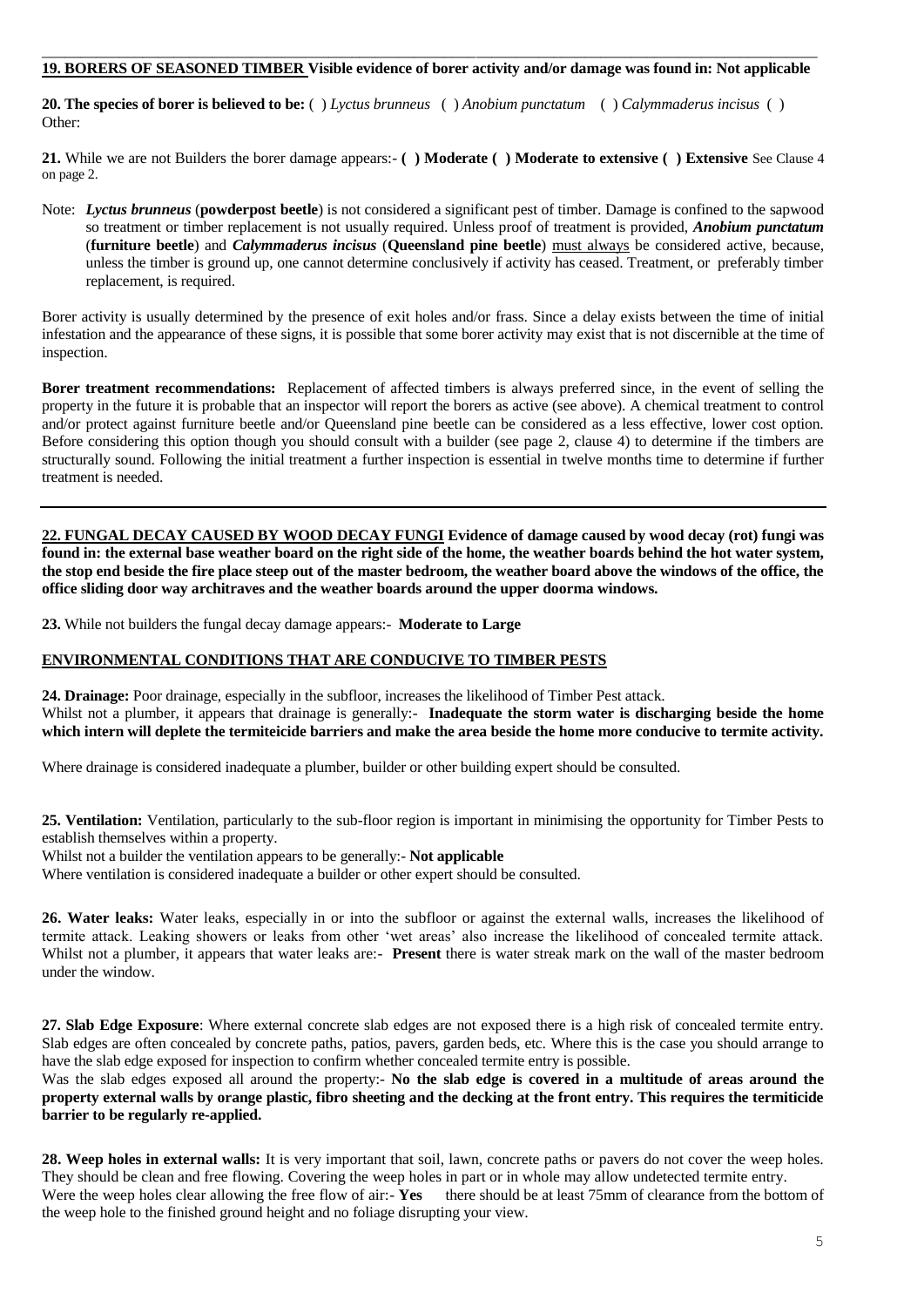**29. Comments on other Environmental Conditions: THE COASTAL ENVIRONMENT THAT WE LIKE TO LIVE IN ALSO HAS A CERTAIN RISK ELEMENT FROM TERMITES, AS THEY ALSO LIKE THE COASTAL AREAS. YOU NEED TO BE VIGILANTE AT ALL TIMES. A NECESSARY PRECAUTION WOULD BE TO GO AROUND THE OUTSIDE OF THE HOME ON A REGULAR BASIS AND HAVE A LOOK FOR ANY THING STRANGE LIKE MUD TUNNELS, DECAYING TIMBER ECT. SIX MONTHLY OR YEARLY PEST INSPECTIONS BY A LICENSED PEST CONTROLLER ARE ESSENTIAL, AS THIS HOME HAS NO CURRENT CERTIFICATES OF TREATMENT FOR TERMITE PREVENTION, AND AS IT CAN ONLY BE ASSUMED THAT TREATMENT WERE TO THE MANUFACTURE SPECIFICATIONS. A TERMITE MANAGEMENT PROGRAM NEEDS TO BE STARTED TO GIVE BEST POSSIBLE PROTECTION BOTH NOW AND IN THE FUTURE.** 

**General remarks:** A more thorough INVASIVE INSPECTION is available. Where any current visible evidence of Timber Pest activity is found it is strongly recommended that a more invasive inspection is performed. Trees on the property up to a height of 2m have been visually inspected, where possible and practicable, for evidence of termite activity. It is very difficult, and generally impossible to locate termite nests since they are underground and evidence in trees is usually well concealed. We therefore strongly recommend that you arrange to have trees test drilled for evidence of termite nests.

#### **Important Maintenance Advice regarding Integrated Pest Management for Protecting against Timber Pests**

Any structure can be attacked by Timber Pests. Periodic maintenance should include measures to minimise possibilities of infestation in and around a property. Factors which may lead to infestation from Timber Pests include situations where the edge of the concrete slab is covered by soil or garden debris, filled areas, areas with less than 400mm clearance, foam insulation at foundations, earth/wood contact, damp areas, leaking pipes, etc; form-work timbers, scrap timber, tree stumps, mulch, tree branches touching the structure, wood rot, etc. Gardens, pathways or turf abutting or concealing the edge of a concrete slab will allow for concealed entry by timber pests. Any timber in contact with soil such as form-work, scrap timbers or stumps must be removed from under and around the buildings and any leaks repaired. **You should endeavour to ensure such conditions DO NOT occur around your property.**

**It is strongly recommended that a full Inspection to AS 4349.3 or AS 3660.2-2000 be carried out AT LEAST once every 12 months. Regular inspections DO NOT stop timber pest attack, but are designed to limit the amount of damage that may occur by detecting problems early.**

We further advise that you engage a professional pest control firm to provide a termite management program in accord with AS 3660 to minimise the risk of termite attack. There is no way of preventing termite attack. Even AS 3660 advises that "*the provision of a complete termite barrier will impede and discourage termite entry into a building. It cannot prevent termite attack. Termites can still bridge or breach barriers but they can be detected more readily during routine inspections*."

**DISCLAIMER OF LIABILITY:- No liability shall be accepted on account of failure of the Report to notify any Termite activity and/or damage present at or prior to the date of the Report in any areas(s) or section(s) of the subject property physically inaccessible for inspection, or to which access for Inspection is denied by or to the Licensed Inspector (including but not limited to any area(s) or section(s) so specified by the Report).**

**DISCLAIMER OF LIABILITY TO THIRD PARTIES:- This Report is made solely for the use and benefit of the Client named on the front of this report. No liability or responsibility whatsoever, in contract or tort, is accepted to any third party who may rely on the Report wholly or in part. Any third party acting or relying on this Report, in whole or in part, does so at their own risk.**

**There is no warranty given or implied as a result of the inspection or this report.** The report can only give details of what was found on the day and at the time of the inspection. Termites can gain entry to the structures at any time.

Please feel free to contact the inspector who carried out this inspection. Often it is very difficult to fully explain situations, problems, access difficulties or timber pest activity and/or damage in a manner that is readily understandable by the reader. Should you have any difficulty in understanding anything contained within this report then you should immediately contact the inspector and have the matter explained to you. If you have any questions at all or require any clarification then contact the inspector prior to acting on this report. 0419774757.

The Inspection and Report was carried out by:

| State Licence No:<br>Insurance Termite Accreditation Number: |  |
|--------------------------------------------------------------|--|
|--------------------------------------------------------------|--|

SIGNED FOR AND ON BEHALF OF: \_\_ \_\_\_

Signature: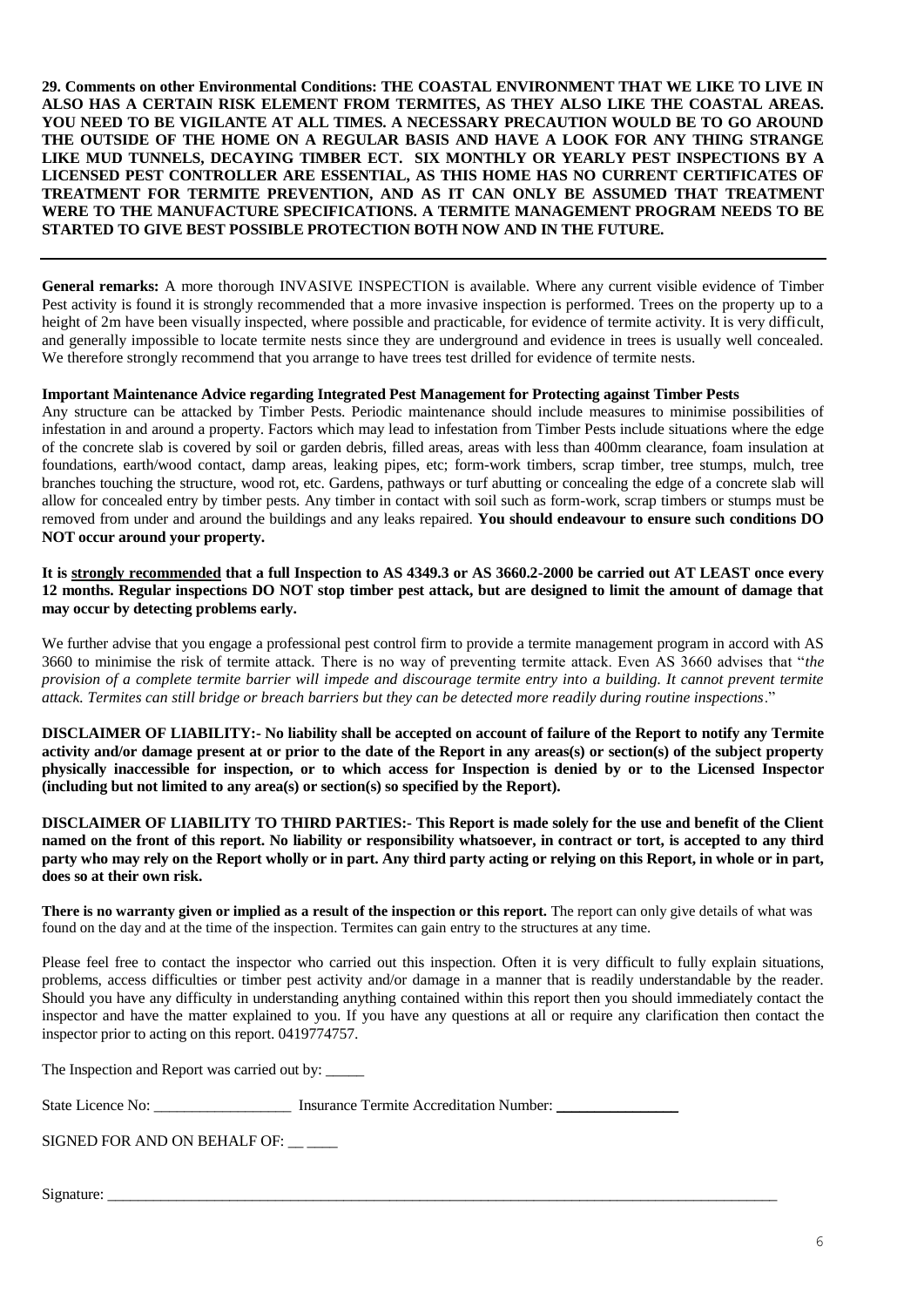You should read and understand the following important information. It will help explain what is involved in a timber pest inspection, the difficulties faced by a timber pest inspector and why it is not possible to guarantee that a property is free of timber pests. It also details important information about what you can do to help protect your property from timber pests. This information forms an integral part of the report.

## **REASONABLE ACCESS**

Only areas to which reasonable access is available were inspected. The Australian Standard 4349.3 defines reasonable access as "areas where safe, unobstructed access is provided and the minimum clearances specified in the Table below are available or, where these clearances are not available, areas within the consultant's unobstructed line of sight and within arm's length. Reasonable access does not include removing screws and bolts to access covers." Reasonable access does not include the use of destructive or invasive inspection methods. Nor does reasonable access include cutting or making access traps, or moving heavy furniture or stored goods.

| Area          | <b>Access hole</b>  | Crawl space                                                                                | <b>Height</b>                                                             |
|---------------|---------------------|--------------------------------------------------------------------------------------------|---------------------------------------------------------------------------|
| Roof interior | $450 \times 400$ mm | $600 \times 600$ mm                                                                        | Accessible from 2.1m step ladder or 3.6m<br>ladder placed against a wall. |
| Subfloor      | 500 x 400mm         | Vertical clearance                                                                         |                                                                           |
|               |                     | <b>Timber floor:</b> 400mm to bearer, joist or other<br>obstruction. Concrete floor: 500mm |                                                                           |
| Roof Exterior |                     |                                                                                            | Accessible from a 3.6m ladder.                                            |

## **A MORE INVASIVE PHYSICAL INSPECTION IS AVAILABLE AND RECOMMENDED**

As detailed above, there are many limitations to this visual inspection only. With the permission of the owner of the premises we WILL perform a more invasive physical inspection that involves moving or lifting: insulation, stored items, furniture or foliage during the inspection. We WILL physically touch, tap, test and when necessary force/gouge suspected accessible timbers. We WILL gain access to areas, where physically possible and considered practical and necessary, by way of cutting traps and access holes. This style of report is available by ordering with several days notice. Inspection time for this style of report will be greater than for a VISUAL INSPECTION. It involves disruption in the case of an occupied property, and some permanent marking is likely. You must arrange for the written permission of the owner who must acknowledge all the above information and confirm that our firm will not be held liable for any damage caused to the property. Price available on request.

### **CONCRETE SLAB HOMES**

Homes constructed on concrete slabs pose special problems with respect to termite attack. If the edge of the slab is concealed by concrete paths, patios, pavers, garden beds, lawns, foliage, etc then it is possible for termites to effect concealed entry into the property. They can then cause extensive damage to concealed framing timbers. Even the most experienced inspector may be unable to detect their presence due to concealment by wall linings. Only when the termites attack timbers in the roof void, which may in turn be concealed by insulation, can their presence be detected. Where termite damage is located in the roof it should be expected that concealed framing timbers will be extensively damaged. **With a concrete slab home it is imperative that you expose the edge of the slab and ensure that foliage and garden beds do not cover the slab edge. Weep holes must be kept free of obstructions.**

#### **SUBTERRANEAN TERMITES**

**No property is safe from termites!** Termites are the cause of the greatest economic losses of timber in service in Australia. Independent data compiled by State Forests shows 1 in every 5 homes is attacked by termites at some stage in its life. Australia's subterranean termite species (white ants) are the most destructive timber pests in the world. In fact it can take "as little as 3 months for a termite colony to severely damage almost all the timber in a home".

**How Termites Attack your Home** The most destructive species live in large underground nests containing several million timber destroying insects. The problem arises when a nest matures near your home. Your home provides natural shelter and a food source for the termites. The gallery system of a single colony may exploit food sources over as much as one hectare, with individual galleries extending up to 50 metres to enter your home, where there is a smorgasbord of timber to feast upon. Even concrete slabs do not act as a barrier; they can penetrate through cracks in the slab to gain access to your home. They even build mud tubes to gain access to above ground timbers. In rare cases termites may create their nest in the cavity wall of the property without making ground contact. In these cases it may be impossible to determine their presence until extensive timber damage occurs.

**Termite Damage** Once in contact with the timber they excavate it often leaving only a thin veneer on the outside. If left undiscovered the economic species can cause many thousands of dollars damage and cost two to five thousand dollars (or more) to treat.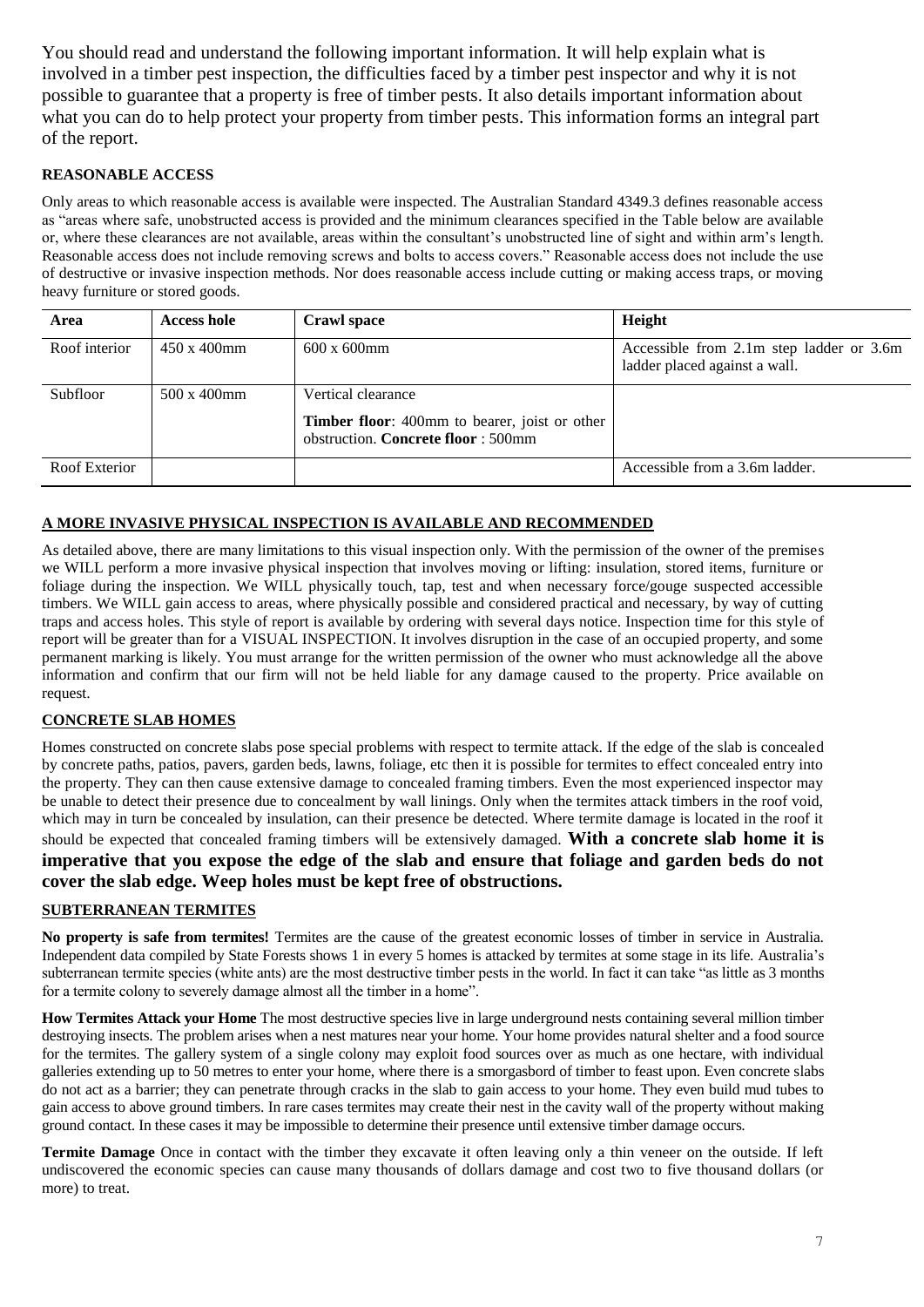**Subterranean Termite Ecology** These termites are social insects usually living in underground nests. Nests may be in trees or in rare instances they may be in above ground areas within the property. They tunnel underground to enter the building and then remain hidden within the timber making it very difficult to locate them. Where timbers are concealed, as in most modern homes, it makes it even more difficult to locate their presence. Especially if gardens have been built up around the home and termite barriers are either not in place or poorly maintained. Termites form nests in all sorts of locations and they are usually not visible. There may be more than one nest on a property. The diet of termites in the natural environment is the various hardwood and softwood species growing throughout Australia. These same timbers are used in buildings. Worker termites move out from their underground nest into surrounding areas where they obtain food and return to nurture the other casts of termites within the nest. Termites are extremely sensitive to temperature, humidity and light and hence cannot move over ground like most insects. They travel in mud encrusted tunnels to the source of food. Detection of termites is usually by locating these mud tunnels rising from the ground into the affected structure. This takes an expert eye.

Termite barriers protect a building by forcing termites to show themselves. Termites can build mud tunnels around termite barriers to reach the timber above. The presence of termite tracks or leads does not necessarily mean that termites have entered the timber though. A clear view of walls and piers and easy access to the sub-floor means that detection should be fairly easy. However many styles of construction do not lend themselves to ready detection of termites. The design of some properties is such that they make the detection by a pest inspector difficult, if not impossible.

The tapping and probing of walls and internal timbers is an adjunct or additional means of detection of termites but is not as reliable as locating tracks. The use of a moisture meter is a useful aid for determining the presence of termites concealed behind thin wall panels, but it only detects high levels of activity. Older damage that has dried out will not be recorded. It may also provide false readings. Termite tracks may be present in the ceiling space however some roofs of a low pitch and with the presence of sisalation, insulation, air conditioning ductwork and hot water services may prevent a full inspection of the timbers in these areas. Therefore since foolproof and absolute certain detection is not possible the use of protective barriers and regular inspections is a necessary step in protecting timbers from termite attack.

### **BORERS OF SEASONED TIMBERS**

Borers are the larvae of various species of beetles. The adult beetles lay their eggs within the timber. The eggs hatch out into larvae (grubs) which bore through the timber and can cause significant structural damage. The larvae may reside totally concealed within the timber for a period of several years before passing into a dormant pupal stage. Within the pupal case they metamorphose (change) into the adult beetle which cuts a hole in the outer surface of the timber to emerge, mate and lay further eggs to continue the cycle. It is only through the presence of these emergence holes, and the frass formed when the beetles cut the exit holes that their presence can be detected. Where floors are covered by carpets, tiling, or other floor coverings and where no access to the underfloor area is available it is not possible to determine whether borers are present or not. This is particularly the case with the upper floors of a dwelling.

Borers of 'green' unseasoned timber may also be present. However these species will naturally die out as the timbers dry out in service. Whilst some emergence holes may occur in a new property it would be unusual for such a borer to cause structural damage, though the exit holes may be unsightly.

**Anobium borer (furniture beetle) and Queensland pine borer** These beetles are responsible for instances of flooring collapse, often triggered by a heavy object being placed on the floor (or a person stepping on the affected area!) Pine timbers are favoured by this beetle and, while the sapwood is preferred, the heartwood is also sometimes attacked. Attack by this beetle is usually observed in timbers that have been in service for 10-20 years or more and mostly involves flooring and timber wall panelling. The *frass* from the flight holes (faeces and chewed wood) is fine and gritty. Wood attacked by these borers is often honeycombed.

**Lyctus borer (powderpost beetle)** These borers only attack the sapwood of certain susceptible species of hardwood timber. Since it is a requirement that structural timbers contain no more than 25% Lyctus susceptible sapwood these borers are not normally associated with structural damage. Replacement of affected timbers is not recommended and treatment is not approved. Where decorative timbers are affected the emergence holes may be considered unsightly in which case timber replacement is the only option. Powderpost beetles mostly attack during the first 6-12 months of service life of timber. As only the sapwood is destroyed, larger dimensional timbers (such as rafters, bearers and joists) in a house are seldom weakened significantly to cause collapse. In small dimensional timbers (such as tiling and ceiling battens) the sapwood may be extensive, and its destruction may result in collapse. Replacement of these timbers is the only option available.

#### **TIMBER DECAY FUNGI**

The fruiting bodies of wood decay fungi vary in size, shape and colour. The type of fungi encountered by pest controllers usually reside in poorly ventilated subfloors, below wet areas of the home, exterior timbers and in areas that retain water in the soil. The durability and type of timbers are factors along with the temperature and environment. Destruction of affected timbers varies with the symptoms involved. Removal of the moisture source usually alleviates the problem. Fungal decay is attractive to termites and if the problem is not rectified it may well lead to future termite attack.

**MOULD** Mildew and non wood decay fungi is commonly known as Mould and is not considered a Timber Pest. However, Mould and there spores may cause health problems or allergic reactions such as asthma and dermatitis in some people. **No inspection for Mould was carried out at the property and no report on the presence of Mould is provided.** If mould is noted as present within the property and you are concerned as to the possible health risk resulting from its presence then you should seek advice from your Local Council, State or Commonwealth Government Health Department or a qualified expert such as an Industry Hygienist.